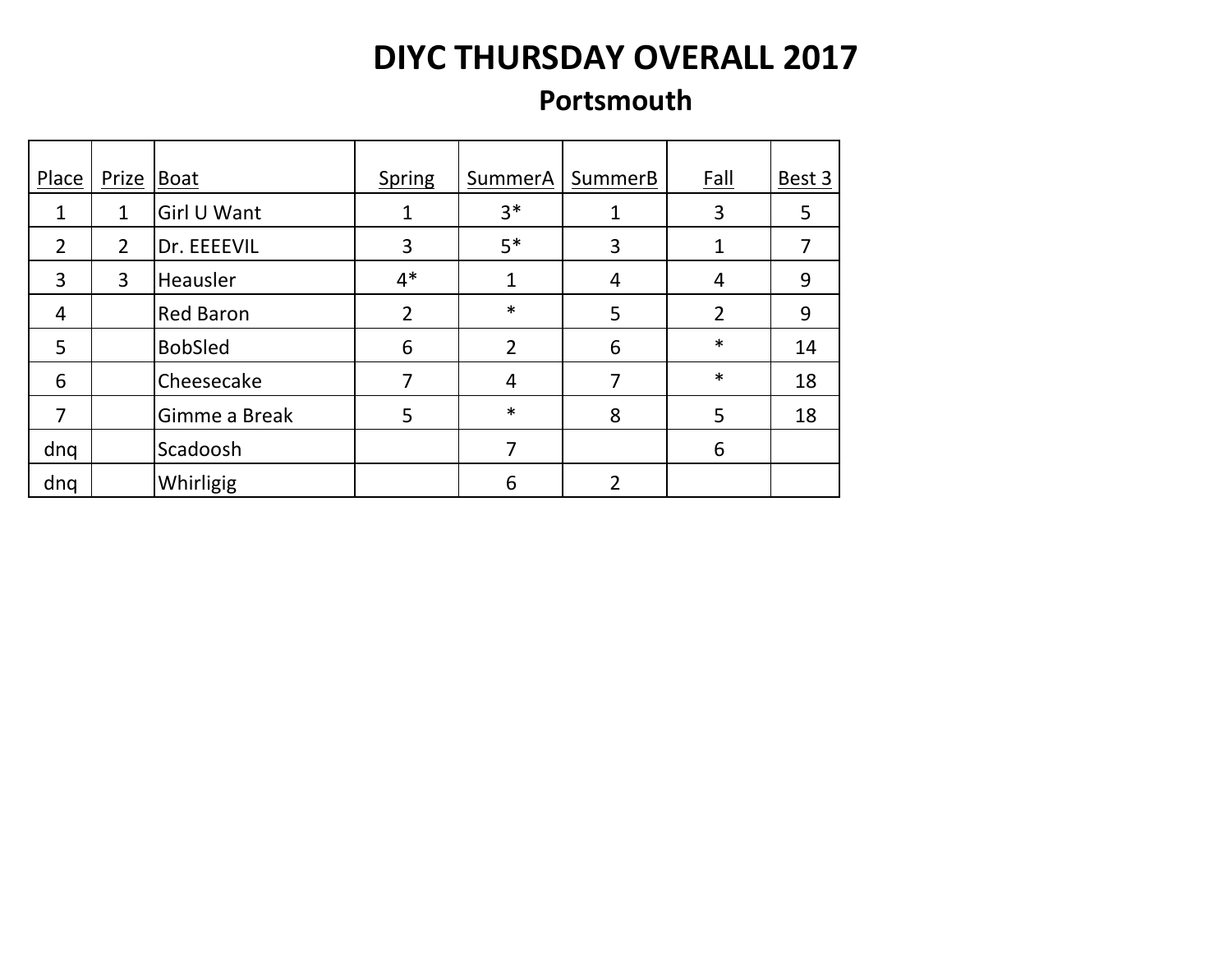**J-24**

| Place          | Prize   Boat |                        | <b>Spring</b> | SummerA | SummerB | <b>Fall</b> | Best 3 |
|----------------|--------------|------------------------|---------------|---------|---------|-------------|--------|
| 1              |              | Rabble Rouser          | $2*$          |         |         |             |        |
| $\overline{2}$ |              | Longshot               |               | $\ast$  | 3       |             | 6      |
| dnq            |              | <b>Spooney Tactics</b> | 3             |         |         |             |        |
| dnq            |              | Sabotage               | 4             |         |         |             |        |
| dnq            |              | Sugar                  |               |         |         |             |        |
| dnq            |              | Ragged Edge            |               | 3       |         |             |        |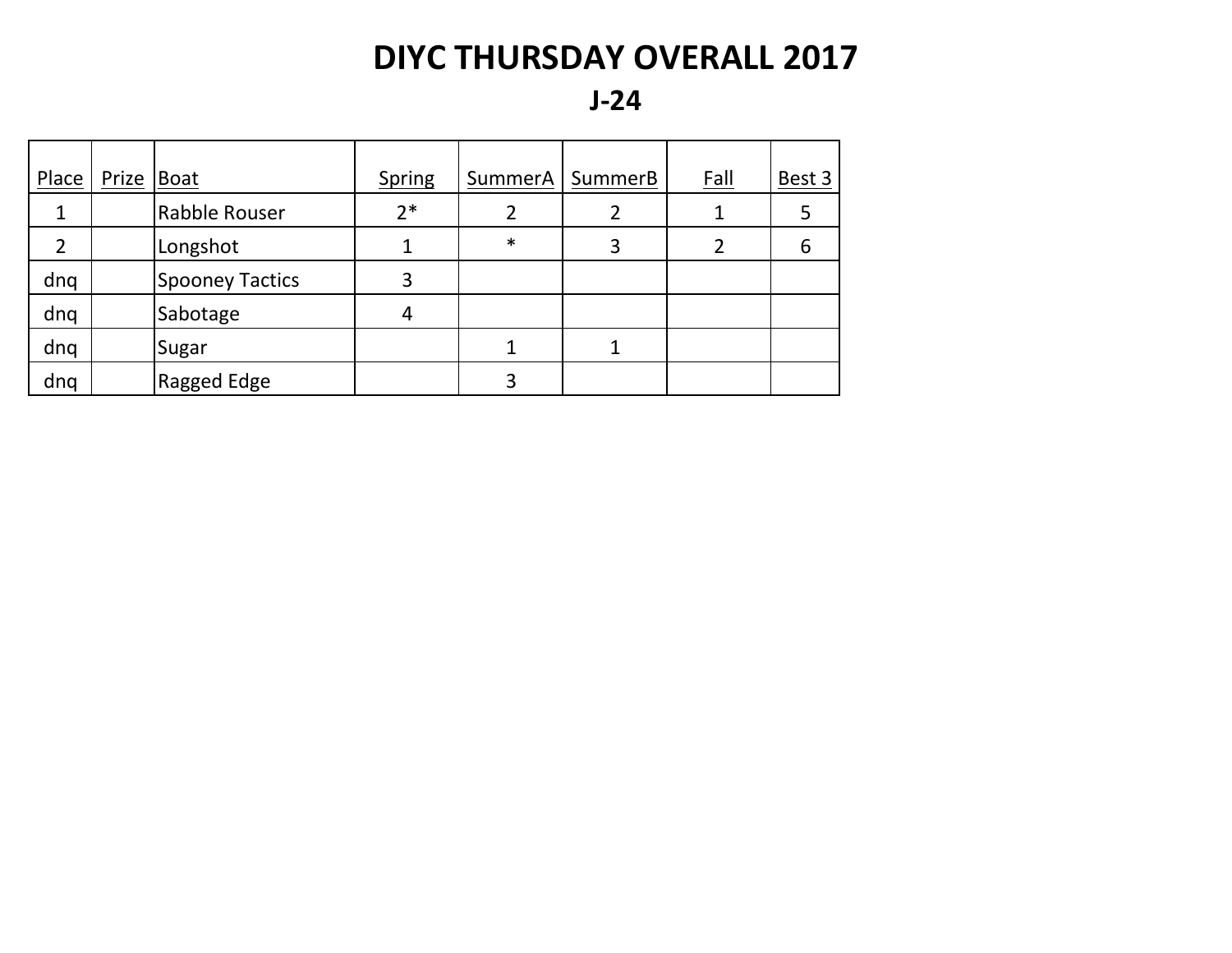**Melges-24**

| Place | Prize   Boat |                     | <b>Spring</b> | SummerA | <b>SummerB</b> | <b>Fall</b> | Best 3 |
|-------|--------------|---------------------|---------------|---------|----------------|-------------|--------|
|       |              | <b>Wicked Witch</b> |               |         |                | $2*$        |        |
|       |              | Rogue               |               |         |                | $3*$        | b      |
|       |              | Firewater           | $\ast$        |         | 3              |             |        |
|       |              | Carmelita           |               |         |                | ∗           |        |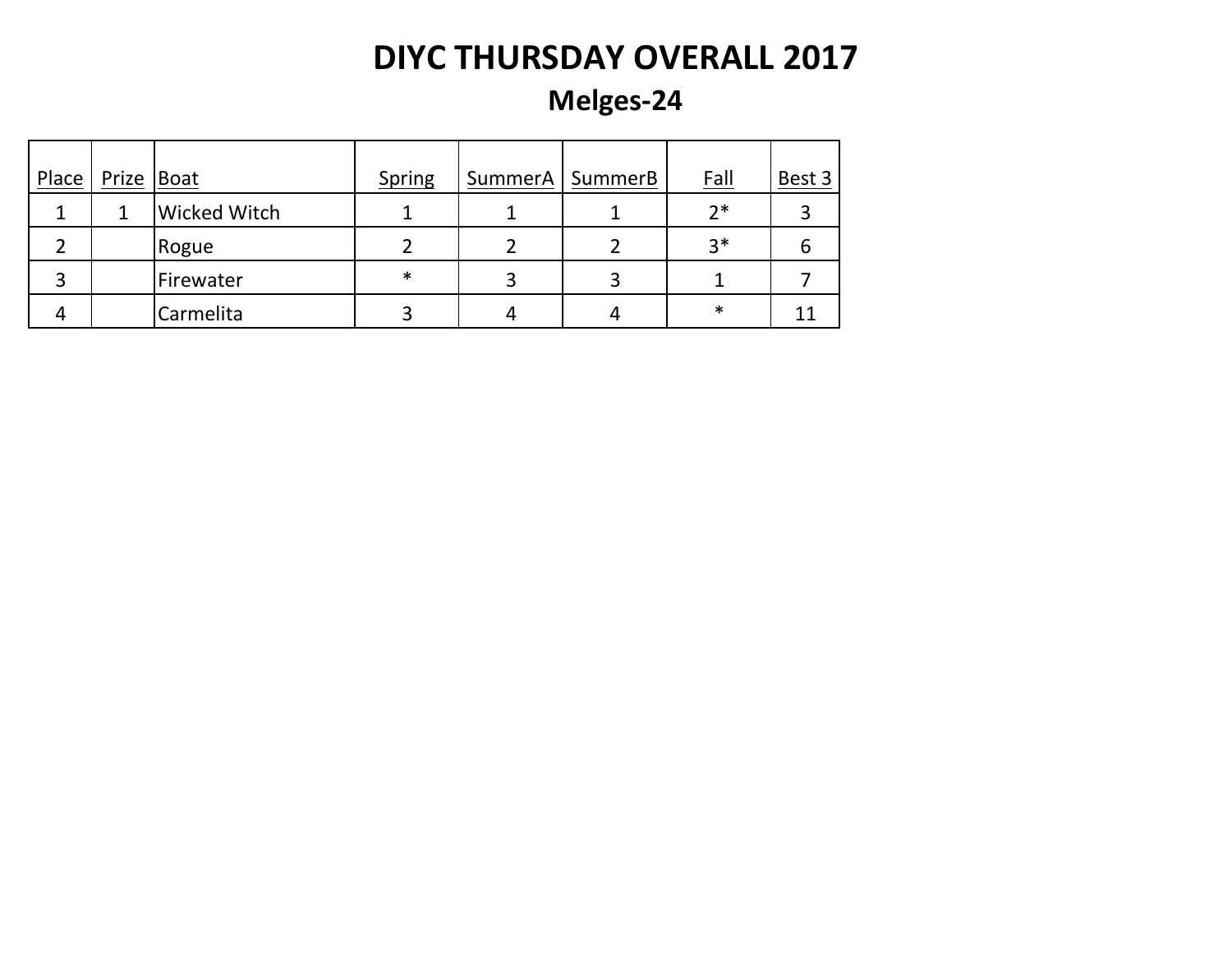### **Spinnaker B**

| Place          | Prize Boat     |                       | <b>Spring</b>  | SummerA        | SummerB        | <b>Fall</b>    | Best 3 |
|----------------|----------------|-----------------------|----------------|----------------|----------------|----------------|--------|
|                |                |                       |                |                |                |                |        |
| $\mathbf{1}$   | $\mathbf{1}$   | Tenacity              | $\overline{2}$ | 1              | $3*$           | $\mathbf{1}$   | 4      |
| $\overline{2}$ | $\overline{2}$ | Meltemi               | 3              | $5*$           | $\overline{2}$ | $\overline{2}$ |        |
| 3              |                | Junior                | $5*$           | 3              | 1              | 4              | 8      |
| 4              |                | Privateer             | $4*$           | $\overline{2}$ | 4              | 3              | 9      |
| 5              |                | <b>Alliance B</b>     | $\ast$         | 4              | 6              | 6              | 16     |
| 6              |                | Dr Bligh              | 6              | $7*$           | 7              | 7              | 20     |
| dnq            |                | Mal de Mer            | $\mathbf{1}$   |                |                |                |        |
| dnq            |                | Son of A Sailor       |                | 6              |                |                |        |
| dnq            |                | Mojo                  |                | 8              |                |                |        |
| dnq            |                | <b>Fully Involved</b> |                |                | 5              | 5              |        |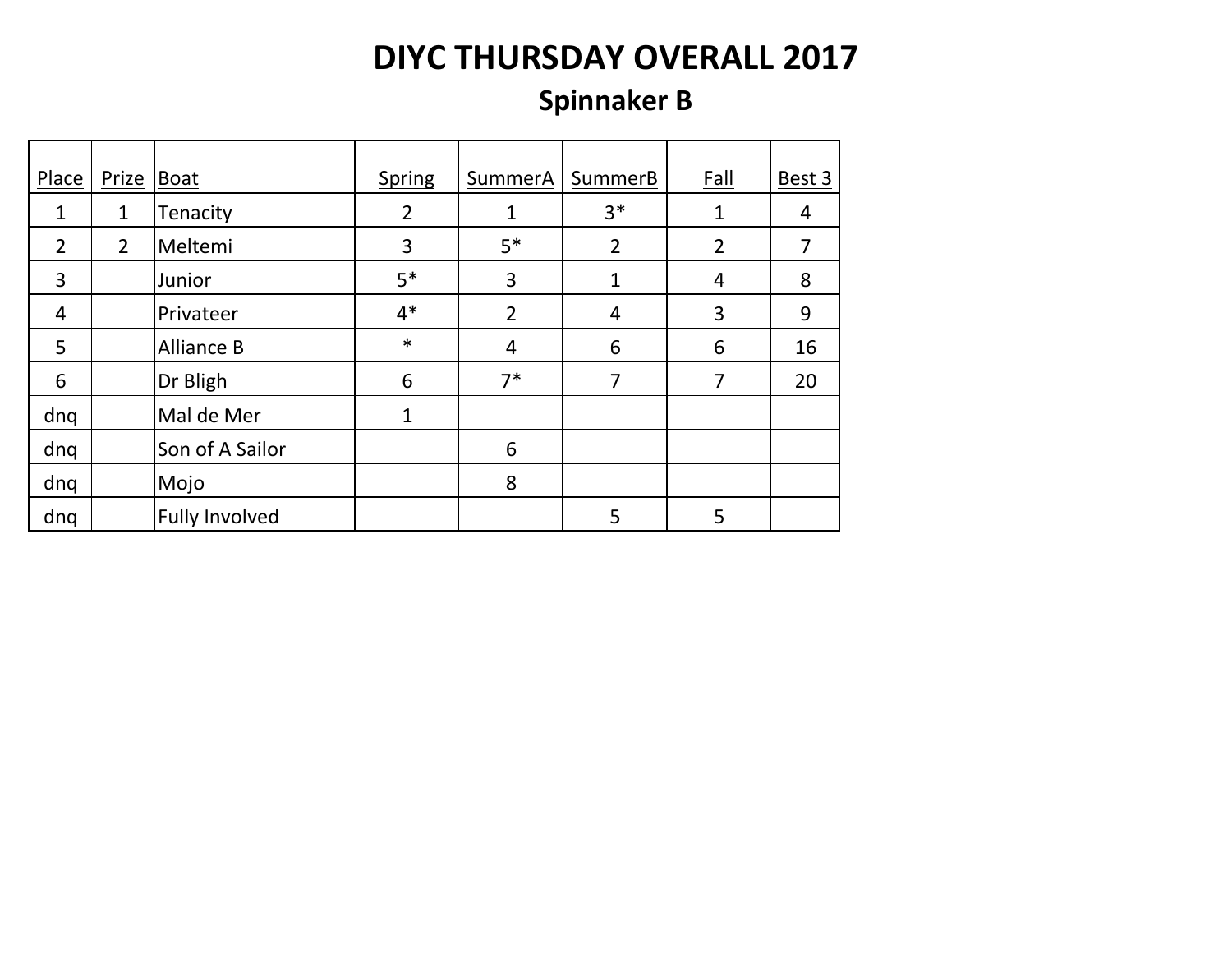### **Spinnaker A**

| Place          | Prize   Boat   |              | <b>Spring</b>  | SummerA        | SummerB        | <b>Fall</b> | Best 3 |
|----------------|----------------|--------------|----------------|----------------|----------------|-------------|--------|
| 1              | 1              | No Limit     |                |                |                | $2*$        | 3      |
| $\overline{2}$ | $\overline{2}$ | Rocket       | $\overline{2}$ | 4              | $\ast$         | 1           |        |
| 3              | 3              | Alpha Dog    | $4*$           | $\overline{2}$ | $\overline{2}$ | 4           | 8      |
| 4              |                | Fire & Ice   | 3              | 3              | $4*$           | 3           | 9      |
| 5              |                | Wired        | $5*$           | 5              | 3              | 5           | 13     |
| 6              |                | No Way Jose  | $7*$           | 6              | 5              | 6           | 17     |
| 7              |                | <b>Kicks</b> | 8              |                | 6              | $\ast$      | 21     |
| 8              |                | Tampa Girl   | 6              | 8              |                | $\ast$      | 21     |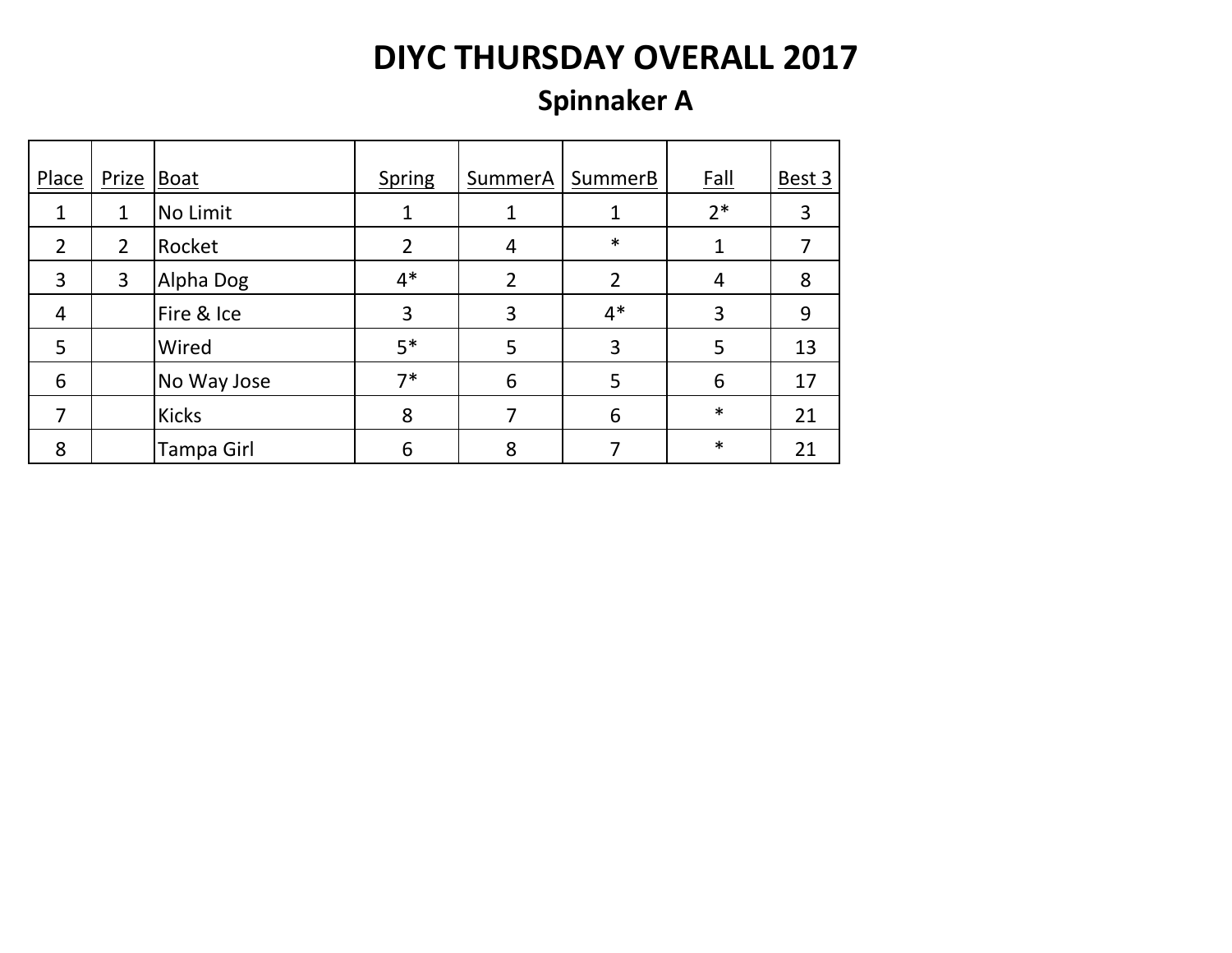#### **Racer-Cruiser**

| Place          | Prize          | Boat              | <b>Spring</b> | SummerA        | SummerB        | <b>Fall</b>    | Best 3 |
|----------------|----------------|-------------------|---------------|----------------|----------------|----------------|--------|
| 1              | $\mathbf 1$    | Wing-It           | $2*$          | 1              | $\overline{2}$ | $\mathbf{1}$   | 4      |
| $\overline{2}$ | $\overline{2}$ | Intrepid          | $\mathbf 1$   | $\overline{2}$ | $3*$           | 3              | 6      |
| 3              |                | Revenge           | $4*$          | $\overline{4}$ | 4              | $\overline{2}$ | 10     |
| 4              |                | Javelina          | 3             | 5              | $\ast$         | 9              | 17     |
| 5              |                | <b>First Wind</b> | $\ast$        | 6              | 9              | 5              | 20     |
| dnq            |                | Eagle's Wings     |               | 3              |                |                |        |
| dnq            |                | Monami            |               |                | 1              | 6              |        |
| dnq            |                | Sacred Cow        |               |                | 5              | 4              |        |
| dnq            |                | <b>Blue Heron</b> |               |                | 6              | 7              |        |
| dnq            |                | Lunacy            |               |                | 7              | 8              |        |
| dnq            |                | Hooloovoo         |               |                | 8              |                |        |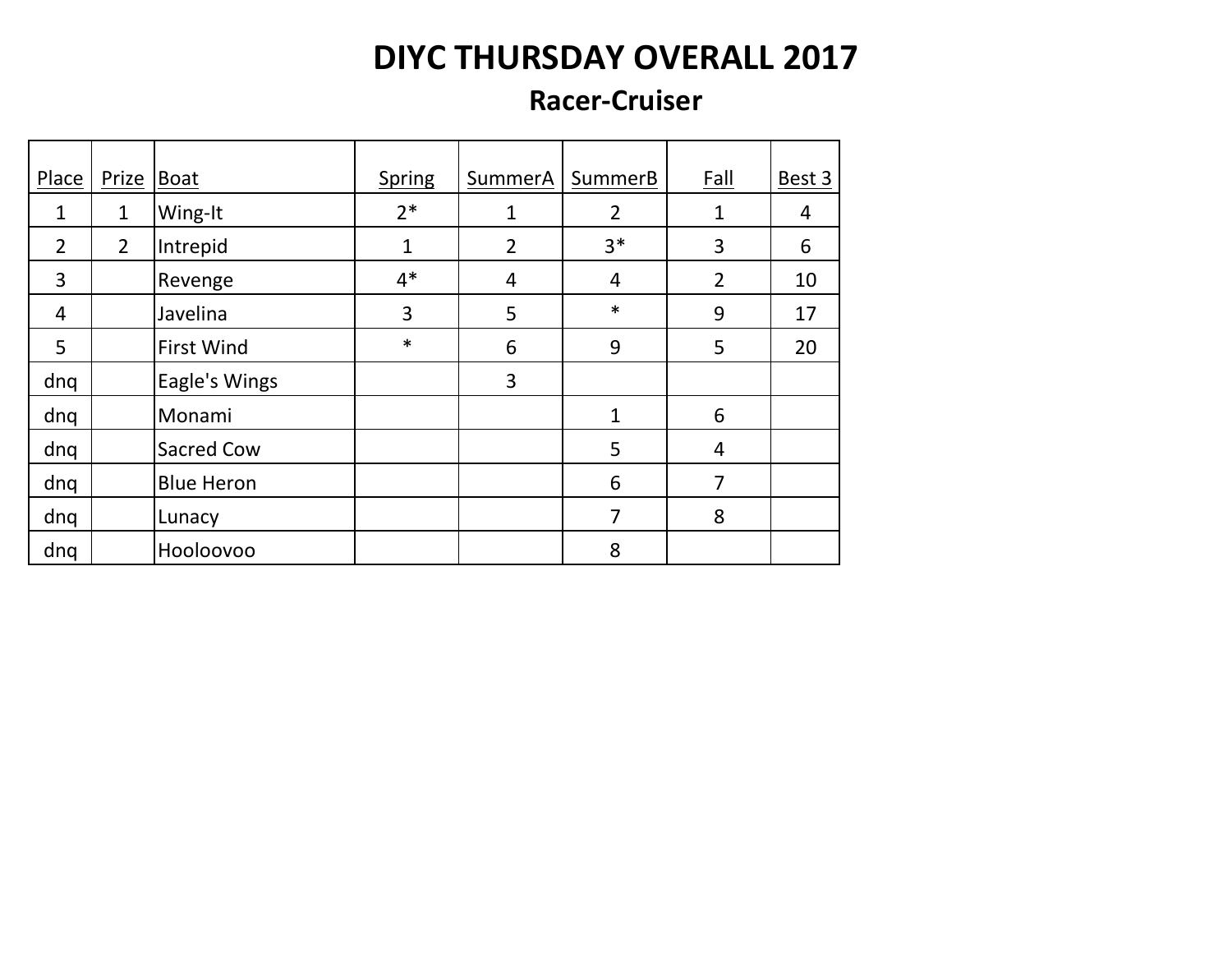#### **Non-Spinnaker A**

| Place          | Prize Boat     |                         | <b>Spring</b> | SummerA        | SummerB | Fall | Best 3 |
|----------------|----------------|-------------------------|---------------|----------------|---------|------|--------|
|                | 1              | <b>Boat</b>             | $3*$          |                |         |      |        |
| $\overline{2}$ | $\overline{2}$ | WT Flyer                | 2             | $3*$           |         | 2    | 5      |
| 3              | 3              | Long Gone               |               | $4*$           | 4       | 3    | 8      |
| 4              |                | <b>Emotional Rescue</b> | 4             | $\overline{2}$ | 3       | $5*$ | 9      |
| 5              |                | Therapy                 | $5*$          | 5              | 5       | 4    | 14     |
| 6              |                | Matou (Oneness)         | $\ast$        |                | 6       | 6    | 19     |
|                |                | Wild Thing              | 6             | $8*$           |         |      | 20     |
| dng            |                | Another Road            |               | 6              |         |      |        |